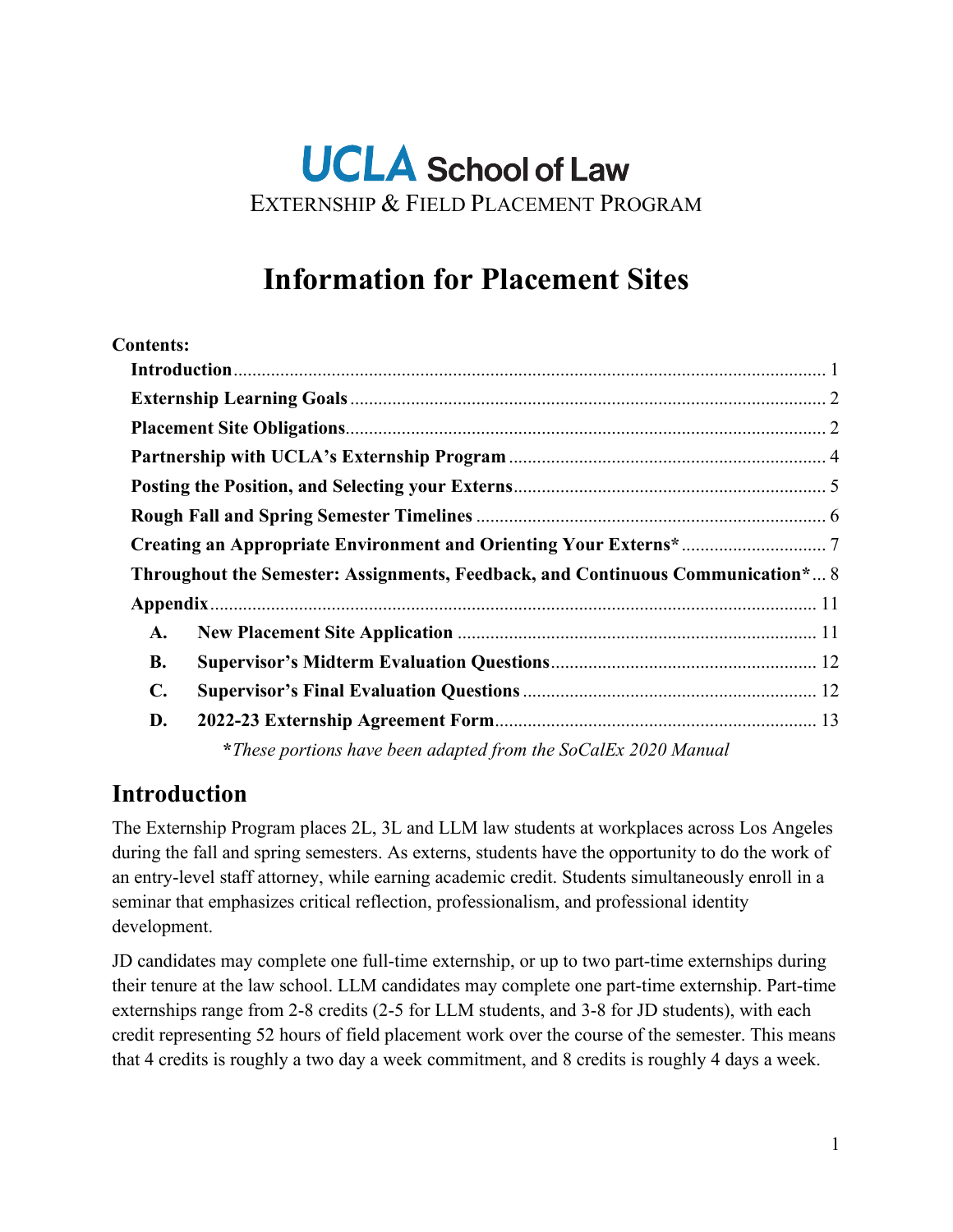The Program adds new placements on an ad hoc basis, particularly when a new placement site either fills a gap in our existing offerings, or works closely with existing UCLA School of Law Centers or Programs.

## <span id="page-1-0"></span>**Externship Learning Goals**

By including externships in UCLA School of Law's curriculum, the faculty rely on attorneysupervisors at externship placements to assume partial responsibility for the legal education of UCLA law students. With that in mind, the faculty has developed the following educational objectives to help ensure and evaluate the educational value of the externship:

- 1. To develop students' writing and research skills by intensive work on drafting documents such as complaints, answers, trial and appellate briefs, agreements, legal memoranda, opinion letters, and so forth.
- 2. To expose students to lawyering activities such as interviewing, counseling and negotiating, advocacy, formulation of strategy and development of facts.
- 3. To develop students' oral skills through participation in court proceedings under student practice rules and through giving oral reports on matters they are working on.
- 4. To give students a broader legal experience from which to deepen their understanding and mastery of materials taught in the classroom upon their return to school and to enrich their contribution to class discussion.
- 5. To give students the opportunity to study legal process through their participation in the work of a legal institution.
- 6. To expose students to issues of professional responsibility within the context of actual practice.
- 7. To encourage student exploration of lawyering roles.
- 8. To permit students to gain experience in specialized areas of the law through practical experience that will supplement elective course work.

## <span id="page-1-1"></span>**Placement Site Obligations**

In order to ensure that the program meets the above educational objectives, the American Bar Association's requirements regarding experiential work for academic credit, and UCLA School of Law's own Academic Standards, the Externship Office requires the following from host agencies:

- 1. To appoint one attorney to be responsible for the supervision and activities of the extern. This supervisor must provide the law school with a current resume.
- 2. The supervising lawyer and student must work together on-site in the same place of business that is not a private residence; and ensure the student has a designated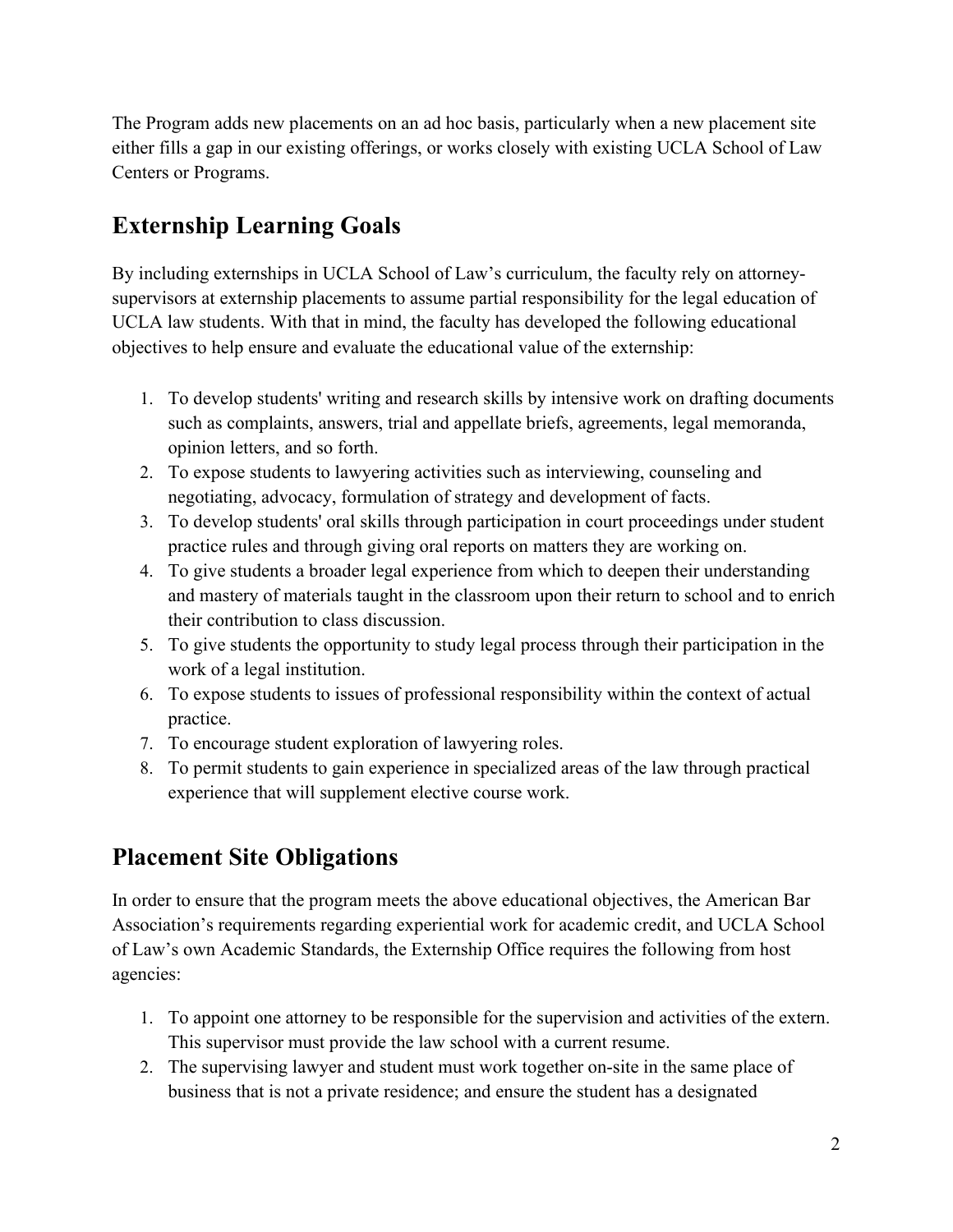workspace and access to the tools (e.g., telephone, computer, library) and support reasonably necessary to complete their assignments. Students may extern remotely if a significant percentage of the staff attorneys also work remotely; the idea is to give the student the experience of joining the team.

- 3. The supervising lawyer must be available as necessary for regular consultation with the student. At a minimum, the **supervisor must meet with the student at least once a week** to discuss assignments, provide feedback and make suggestions.
- 4. The supervising lawyer should ensure that the student is given a variety of meaningful and interesting work assignments. When the first draft of any work is completed, the supervisor (or the lawyer in charge of the project) should give the student feedback as to the adequacy of the research, mastery of relevant facts, accuracy, style, clarity and persuasive content. The student should be required to edit his or her work as many times as necessary to achieve a product that meets the supervisor's own standards of performance.
	- a. If the lawyer giving the critique is not the supervising lawyer, the supervising lawyer should be informed as to the character of the critique given.
- 5. **Student assignments should be similar to those given to lawyers working at the agency – assignments should not be clerical in nature**. (Of course, all students should be fully supervised and certified, as appropriate, under student practice rules.) Assignments could include document drafting, preparation of pleadings, legal research, preparation of legal memoranda, fact investigation and development, negotiation with and on behalf of clients, client and witness interviewing, participation in conferences with outside parties, and observation of meetings, hearings or court proceedings.
- 6. Whenever possible, the supervisor should choose assignments that will permit the students to be involved in a matter from its inception to its final disposition. Every effort should be made to include students in the strategic decision-making process concerning matters on which the students are working.
- 7. Whenever possible, the extern should be included in staff meetings and staff trainings, as any entry-level attorney would be.
- 8. Observation assignments such as going to court or meeting a client are encouraged but should generally take place in conjunction with work assignments. Students should also be given an opportunity to develop their communication skills by encouraging oral presentations to clients, to the supervising lawyer, or during staff meetings.
- 9. The supervisor must meet, more formally, with the student at the mid-point of the academic term to evaluate the externship and file a mid-term report with the law school. The agency must also file a final evaluation of the student's work at the end of the term. (Forms for these evaluations are provided by the school.) It is important that these evaluations are returned promptly.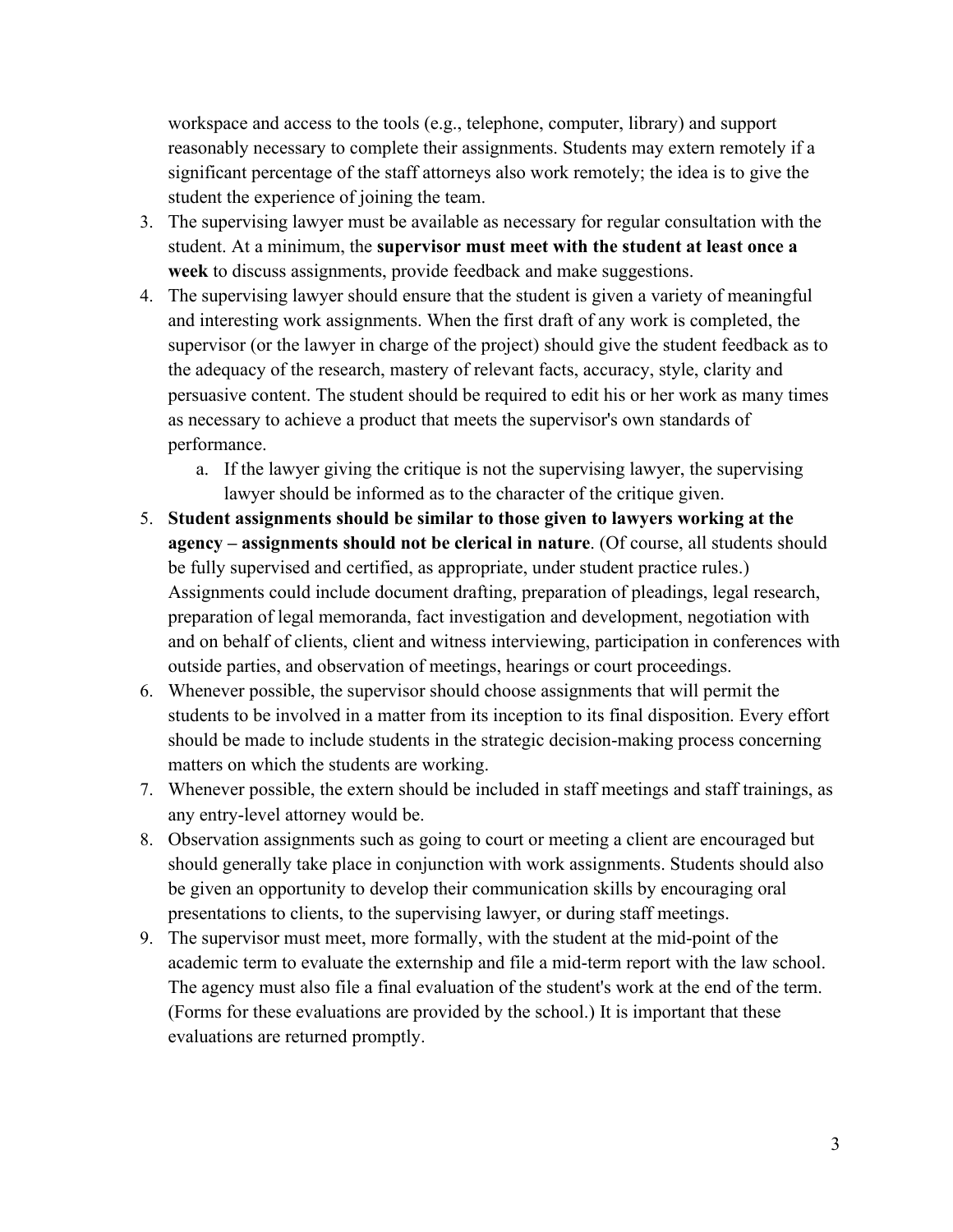10. The Host Agency shall defend, indemnify, and hold students harmless from and against any and all liability, loss, expense (including reasonable attorneys' fees), or claims for injury or damages arising out of the performance of this Agreement.

In addition to the direction and feedback you give externs regarding their performance on assigned tasks, we also ask you share your experiences with and observations about the greater legal system. As many of the externs you will supervise will have little prior legal experience, what they learn from you will often become the foundation of their understanding of what it means to be a lawyer.

We also expect students to reflect on their experiences in journals that they keep for themselves and submit to their faculty supervisors. It is therefore important for you and the extern to have a discussion at your earliest convenience regarding the scope of confidentiality for the written journals. This provides an excellent opportunity to discuss with the student the ethical and legal parameters of client confidentiality and any specific rules that your office may have regarding confidentiality and privilege.<sup>[1](#page-3-1)</sup>

# <span id="page-3-0"></span>**Partnership with UCLA's Externship Program**

While we at the Externship Program are confident that our students will be an incredible asset to law practices in LA and beyond, we understand that supervision can be a heavy lift, and will involve growing pains if it is done right. We are grateful that you are a part of our team of dedicated placements and supervisors!

The Externship Director is here to support you as you navigate supervising our students. We are prepared to provide trainings on the pedagogy of supervision and providing feedback, anti-racist and inclusive supervision, etc. The Director is also at your disposal to address any issues that may arise, and to work in partnership with supervisors to address them.

In sum, though your organization is embracing a significant responsibility, we hope that you expect to do so in *partnership* with the Externship Program. We are limited by the rules outlined by our faculty, our Academic Standards, and the ABA, but where flexibility is possible, we believe in leaning into it, as long as we can do so without sacrificing our students' experience. Please let us know every step of the way how we can strengthen both your work, and the educational experience for our students.

<span id="page-3-1"></span><sup>&</sup>lt;sup>1</sup> SoCalEx 2020 manual, available at lexernweb.org/site-supervisor-materials-1.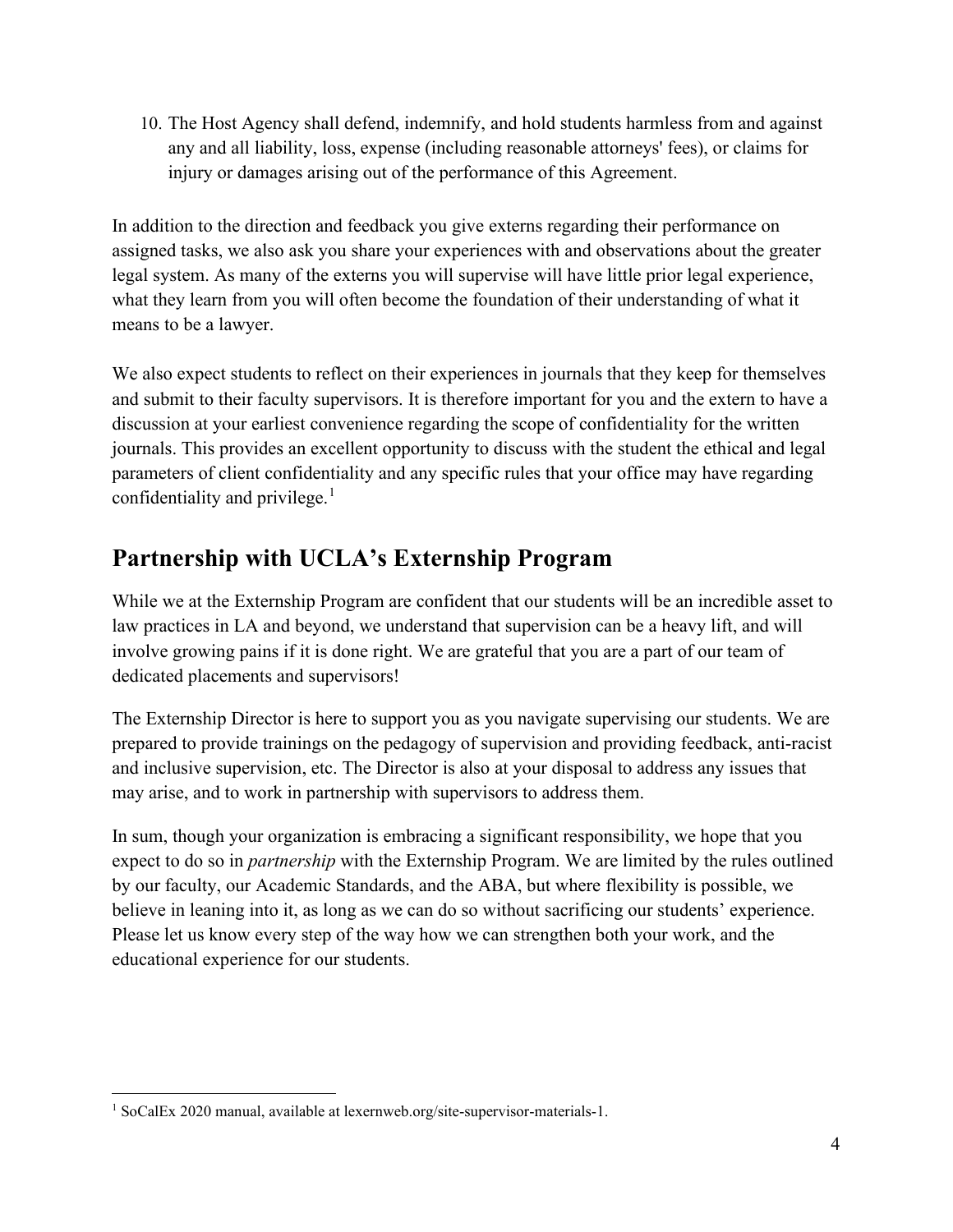### <span id="page-4-0"></span>**Posting the Position, and Selecting your Externs**

While there is no hard deadline for posting positions, we recommend that you try to post available positions a few months prior to the start date, targeting late spring/early summer for fall positions, and October for spring positions.

Most students learn about available externships through Symplicity. You can find a guide to posting your own positions on Symplicity [here.](https://libguides.law.ucla.edu/c.php?g=1154908&p=8444443)

Once you post your position, you will start receiving applications. You and your team should make a plan for identifying top candidates, and scheduling interviews. You are welcome to include the Director in these conversations if you would like guidance on selecting your externs, or structuring your selection process. We recommend following up an informal offer with a short but formal offer letter. The student will then follow up with a copy of UCLA's Externship Agreement,<sup>[2](#page-4-1)</sup> which the Externship Program requires in order to finalize the enrollment process. Filling out the Agreement will help you and the extern finalize the logistics of the externship: start and end dates, weekly schedules, direct supervisor, etc. Externships generally run for 13-15 weeks. While students have some flexibility to extend their end date, they cannot generally start early.

<span id="page-4-1"></span><sup>2</sup> See the Appendix for an updated copy.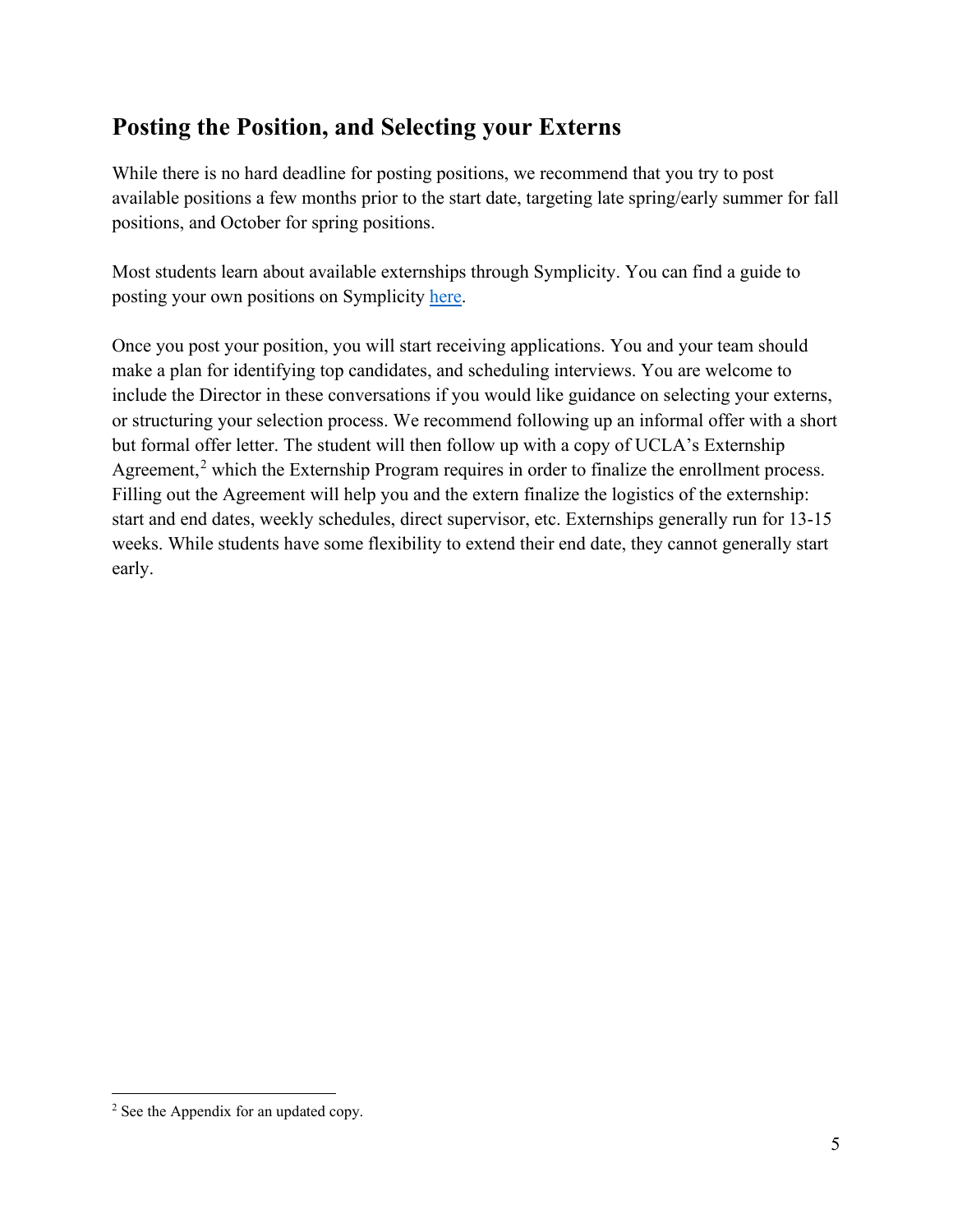# <span id="page-5-0"></span>**Rough Fall and Spring Semester Timelines**

Though the dates change annually, the academic year proceeds approximately as follows in the table below. Your student should provide you with semester-specific dates at the beginning of their externship.

| What                                                 | Fall<br><b>Semester</b>    | <b>Spring</b><br><b>Semester</b> | <b>Summary of Expectations</b>                                                                                                                                                                                                                                                                                                                                                                                                                                                                                                                                                                                                                                 |
|------------------------------------------------------|----------------------------|----------------------------------|----------------------------------------------------------------------------------------------------------------------------------------------------------------------------------------------------------------------------------------------------------------------------------------------------------------------------------------------------------------------------------------------------------------------------------------------------------------------------------------------------------------------------------------------------------------------------------------------------------------------------------------------------------------|
| <b>Externship</b><br>begins                          | Last week of<br>August     | Last<br>week of<br>January       | Have on-boarding (email, phone) ready to go. Have a training<br>materials and a case or two ready for assignment, as well as one<br>low-priority task ready for when things inevitably get slow, and<br>you're not reachable. Ensure you're on-site for onboarding, and<br>provide a schedule of staff meetings/trainings for the extern to<br>put on his/her calendar.                                                                                                                                                                                                                                                                                        |
| Learning<br><b>Plan Review</b>                       | First week of<br>September | First<br>week of<br>February     | Students' first externship seminar assignment is to prepare a<br>learning plan that sets forth the student's learning goals for the<br>externship and a plan for meeting the goals. Students identify not<br>only what they want to achieve during their externship, but ways<br>in which they might attain those goals. Externs may seek your<br>input or approval of their plans, in writing or informally. Offer<br>suggestions based on your own experience and what your<br>placement can offer, and work with the student to identify<br>specific experiences, tasks and opportunities that could help the<br>student work towards their learning goals. |
| <b>Weekly</b><br>supervision<br>meetings             | Weekly                     | Weekly                           | Encourage student to draft a weekly agenda for these meetings,<br>where the student can ask questions, receive assignments, and<br>receive meaningful feedback on their professionalism,<br>substantive work, etc.                                                                                                                                                                                                                                                                                                                                                                                                                                             |
| <b>Timesheet</b><br><b>Reviews</b>                   | Monthly                    | Monthly                          | Review timesheet printouts for accuracy, and communicate your<br>approval via email. The student will submit a pdf of your emailed<br>approval to the Externship Office.                                                                                                                                                                                                                                                                                                                                                                                                                                                                                       |
| <b>Posting for</b><br><b>Next</b><br><b>Semester</b> | Early<br>October           | Early<br>March                   | If you'd like to have your current extern's spot advertised for the<br>following semester, reach out to Director Davidson so that she<br>can facilitate posting.                                                                                                                                                                                                                                                                                                                                                                                                                                                                                               |
| <b>Midterm</b><br><b>Evaluation</b>                  | Mid-October                | Second<br>week of<br>March       | Both the midterm and final are meant to be hour-long intensive<br>feedback sessions. In the midterm, the supervisor and student<br>should think carefully about the learning plan drafted at the<br>beginning of the semester: what needs to happen to address the<br>remaining goals by the conclusion of the extern's time? What<br>changes does the supervisor believe the student should be<br>making? Both the supervisor and the student can prepare for their<br>midterm evaluation using the google forms provided, or can fill<br>out the google forms after the evaluation itself. The deadline set                                                  |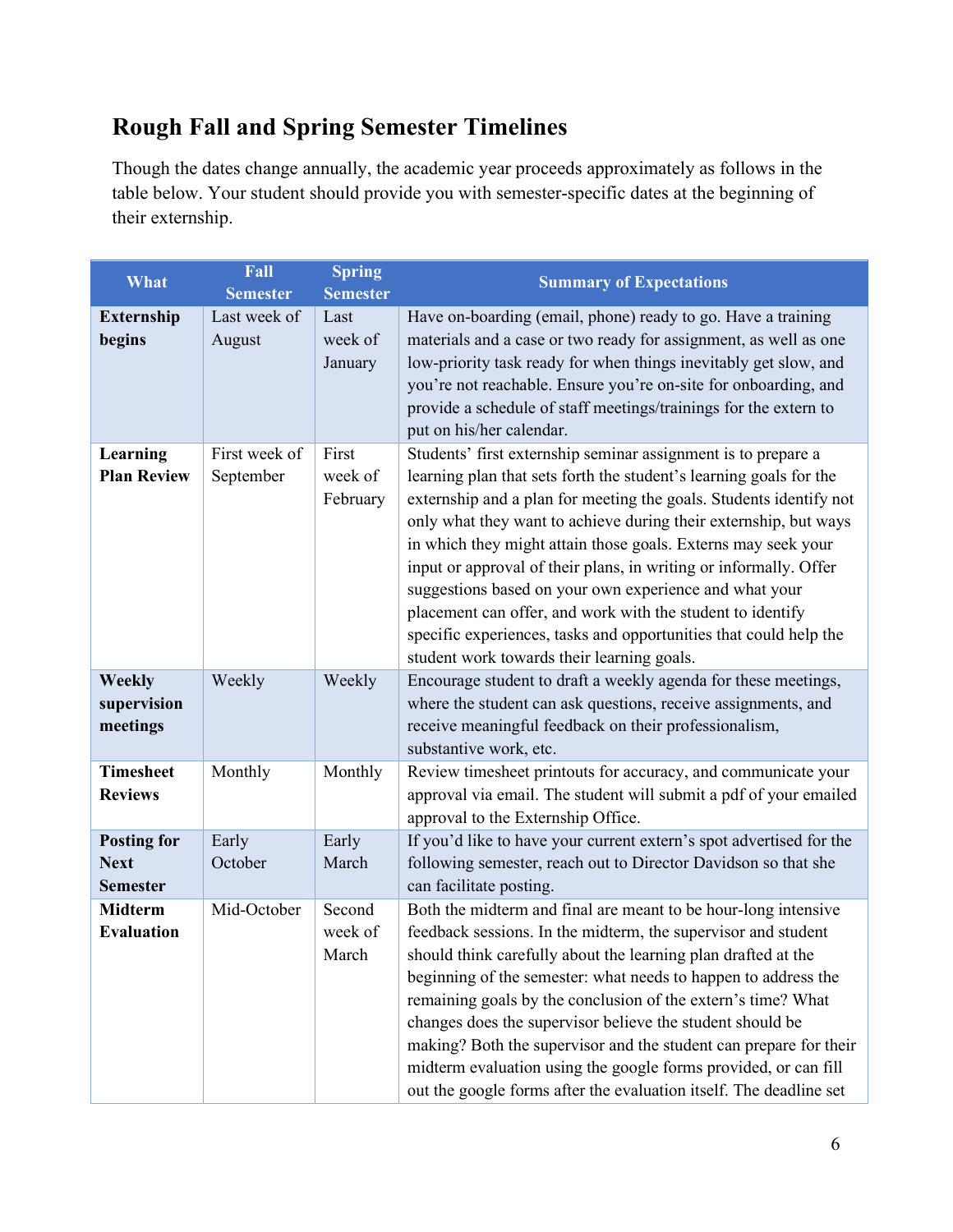|                                       |                           |                          | for these evaluations is a deadline for both the conversation, and<br>the forms.                                                                                                                                                                                                                                                                      |
|---------------------------------------|---------------------------|--------------------------|-------------------------------------------------------------------------------------------------------------------------------------------------------------------------------------------------------------------------------------------------------------------------------------------------------------------------------------------------------|
| Final<br><b>Evaluation</b>            | First week of<br>December | First<br>week of<br>May  | See "midterm" above.                                                                                                                                                                                                                                                                                                                                  |
| Conclusion<br>of<br><b>Externship</b> | End of<br>November        | Last<br>week of<br>April | Ensure the student is aware of any limits on his/her ability to use<br>work product for a writing sample, and if you're willing,<br>welcome them to stay in touch with you as they progress in their<br>careers. We also recommend that you take a moment to write<br>down anything you may want to remember for future letters of<br>recommendation. |

## <span id="page-6-0"></span>**Creating an Appropriate Environment and Orienting Your Externs**

The physical workplace environment is extremely important to a successful externship experience. Students who feel comfortable and welcome are more productive. While it may not always be possible to assign each extern with his or her own workspace, we recommend, at a minimum, that students be provided:

- A desk or other secure workspace;
- A phone or easy access to a phone;
- A computer, or sufficient access to one, to allow prompt completion of assignments;
- Access to online research tools and relevant hard copy legal research materials;
- Sufficient office supplies;
- Copier and fax access, if necessary.

The following should be provided to all students, including remote workers:

- An email address
- Login information for zoom, teams, or any other required software
- Login information for any required case management system

Equally important to getting the extern started on the right foot is orienting them to the office or chambers and the staff. On the externs' first day, provide them an orientation so that they feel welcome and understand how things work. This should include:

- A brief orientation to the office or chambers, including a tour of the office and introduction to all staff they are likely to encounter during the workday;
- Letting them know if they can ask for assistance from any of the support staff to accomplish a task;
- Written office procedures and policies, if available;
- An introduction to the office's digital workspace: how are shared files saved? How are files sent between colleagues? Where should the student save their documents?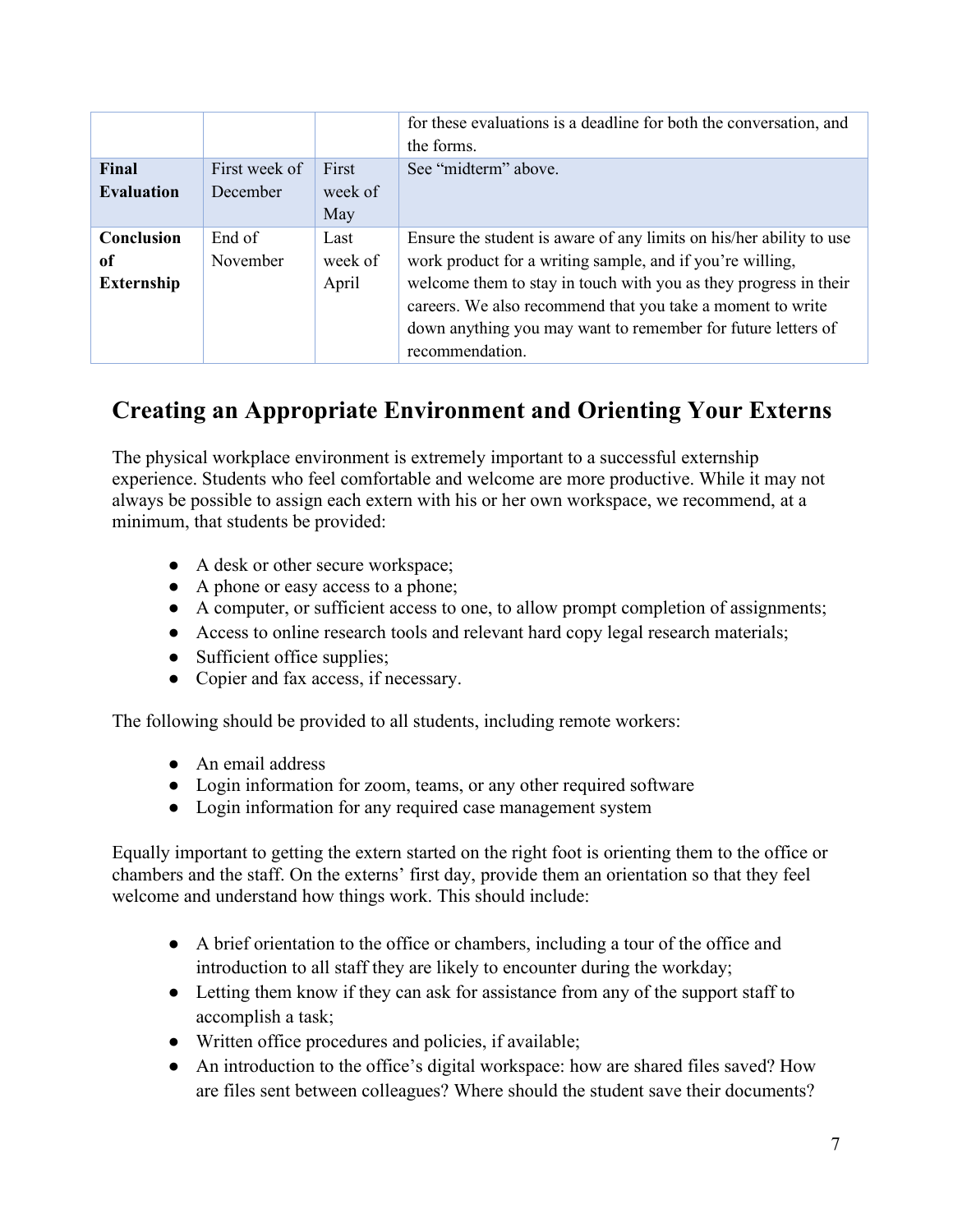- Office keys or restroom keys, if necessary;
- Clear instructions regarding parking or reimbursement for parking expenses;
- Instructions as to any workplace limitations, such as areas that may be off-limits or files or materials that may be sensitive or confidential.

Along with the setup of the office and a first-day orientation, it is important to include the student in the office culture throughout the externship. The more the student is treated as part of the team, the better the learning experience will be for the student. To help integrate the extern to the greatest extent possible, please consider doing some or all of the following:

- Invite externs to meetings, hearings, conference calls, and any other activity that may be relevant to the student's work or may enhance understanding of the project or task;
- Circulate general office memoranda to externs, if appropriate;
- Include externs in the informal matters of the workplace, such as celebrations or group luncheons.

### <span id="page-7-0"></span>**Throughout the Semester: Assignments, Feedback, and Continuous Communication**

The following are some suggestions for maximizing the externship's educational value to the student as well as the value of the student's contribution to the legal work of your office, chambers, or organization.

**Streamline Your Assignment Process:** Consider filtering all assignments through a single supervising attorney or judicial clerk. This approach will ensure that no one student has too much or too little work and, in the long-term, will increase educational value. In addition, this system will help track the variety and nature of assignments each student is getting so that there is progression (when warranted) toward more complex assignments. Finally, the supervising attorney can also ensure that the assigning attorney has provided an adequate description of the work and has equipped the student with enough background information to complete their assignment.

**Give Meaningful Assignments**: As described in the Three-Party Agreement, the assignments you give to an extern should be similar to that of a law clerk or entry-level staff attorney, including exposure to a broad range of lawyering skills. Assignments may include, but are not limited to, drafting documents and pleadings, researching and writing memoranda, interviewing clients and witnesses, attending conferences, negotiations or mediations, and observing or participating in meetings, depositions, or court proceedings. Administrative work should be kept to a minimum.

**Have Back-up Assignments Ready**: Think about a few low-priority assignments that you could give to the extern to work on during slow periods. With a few of these long-term or non-pressing assignments in your pocket, you can keep an extern busy when otherwise they might be waiting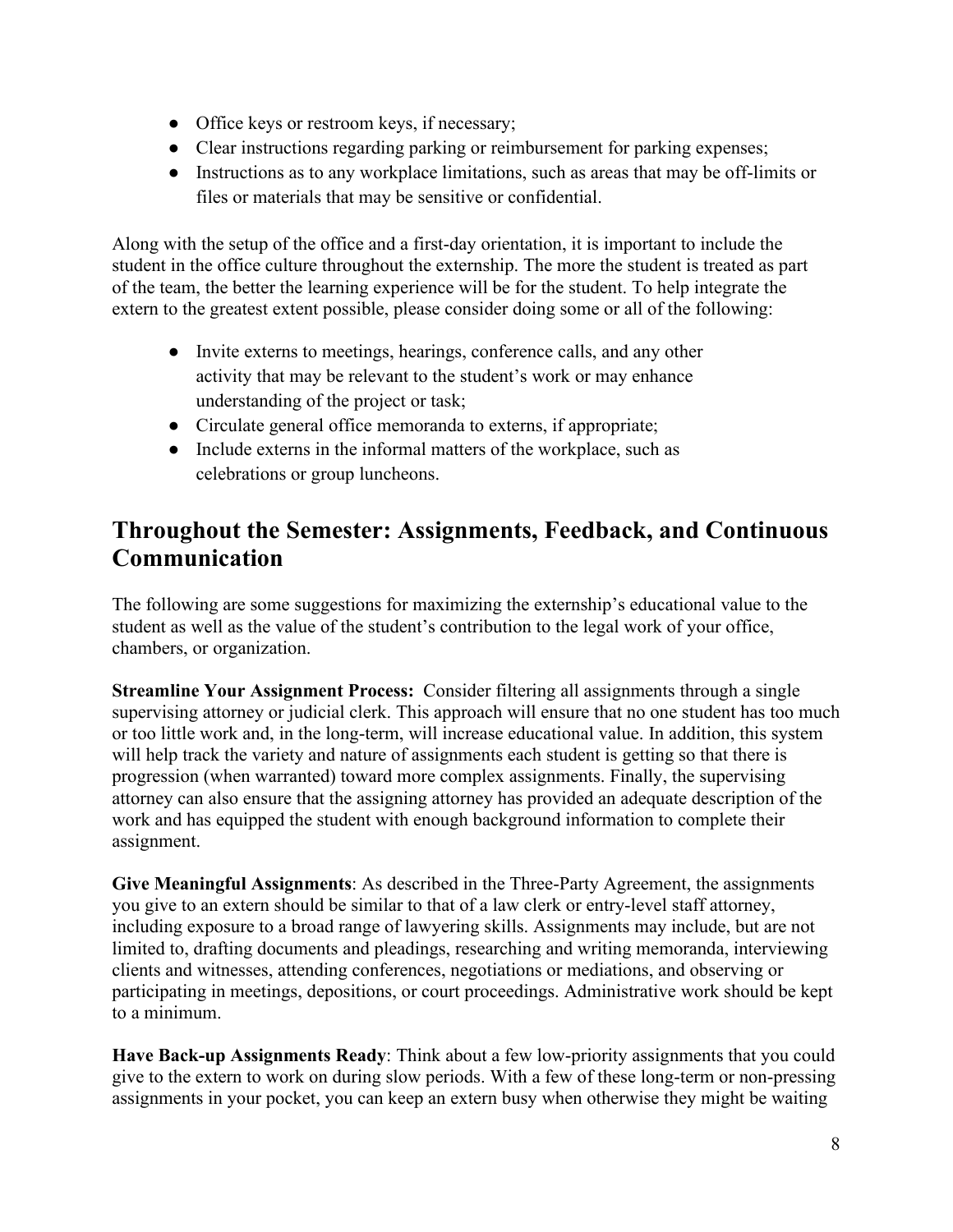for their next assignment.

**Make Assignments Clear:** To ensure that you communicate the assignment clearly and completely, you might use the following checklist of information to share with the extern:

- ❏ Objectives of the assignment
- ❏ How the project fits into the overall case, deal, or project
- ❏ How much time you expect to be spent on the assignment
- ❏ How often and at which junctures they should check-in during their assignment
- ❏ Where they might begin researching (such as in a specialty treatise)
- ❏ What the finished product should look like (consider sharing a sample memo, for example)
- ❏ Who they may contact for assistance if you are not available
- ❏ Due date

**Continuous Communication:** Frequent communication with the externs, both about specific assignments and in general, is critical to the student's educational experience. Open communication can prevent misunderstandings, clarify expectations, and ensure that your extern becomes an integrated member of your team. To ensure clear and open communication, consider doing some or all of the following:

- Set a weekly meeting time to check in with your externs about their work and solicit questions they may have;
- Send a quick email or stop by the extern's desk at least once a week to check their progress on any pending assignments and see if they have any questions;
- Tell externs if you have an "open door" policy, and if you do not, what is the best way for them to approach you with questions or concerns (some prefer email, others text, etc.);
- Let externs know whom they can approach with questions if you are not available.

**Effective Feedback:** Providing timely and constructive feedback for all assignments is critical to the extern's academic experience. It is important to begin providing feedback early in the semester so the student can use the feedback to continuously improve her performance. Note that providing feedback is not merely pointing out strengths and weaknesses; truly productive feedback is a collaboration between the supervisor and student where both are responsible for thoughtful evaluation.

We know your time is valuable, and that sometimes you may not be able to do more than markup the extern's draft and return it for revisions. At least on several assignments, however, we recommend taking the time for a collaborative approach to feedback that helps students become self-directed learners. We suggest the below six-step model, developed to assist externship and clinical supervisors in giving students constructive feedback.<sup>[3](#page-8-0)</sup> The primary goal of this model is to teach law students to self-critique their own work and to develop critical self-awareness in performance. The Six-Step Model is as follows:

<span id="page-8-0"></span><sup>&</sup>lt;sup>3</sup> Beryl Blaustone, Teaching Law Students to Self-Critique and to Develop Critical Clinical Self-Awareness in Performance, 13 CLIN.L.REV. 601 (2006).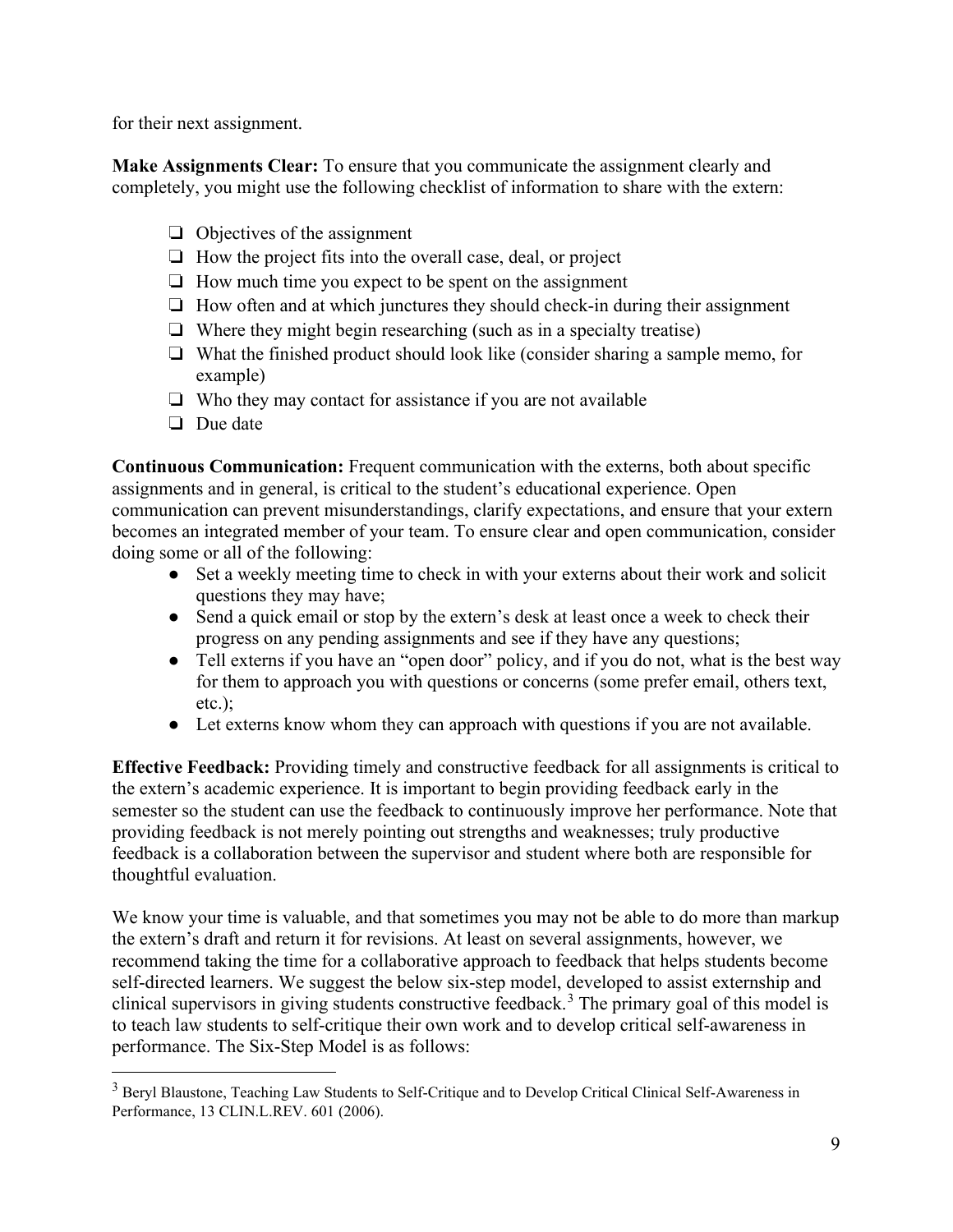**Step One – The Student Identifies Strengths of the Performance**: The student should identify those aspects of the work that he or she feels they did well, including explaining what their work or performance accomplished.

**Step Two – The Supervisor Responds Solely to Those Items Raised by The Student**: Giving only positive feedback, the supervisor at this stage confines remarks to those items raised by the student.

**Step Three – The Supervisor Identifies Other Strengths in the Performance**: The supervisor now adds additional points that were done well. This wide-open stage explores all facets of the performance that were accomplished satisfactorily or that show a potential for success, with specific illustrations of why these aspects were successfully executed.

S**tep Four – The Student Identifies Difficulties and/or Changes to be Made**: The student now takes the initiative in identifying areas in need of improvement, supported with specific comments.

**Step Five – The Supervisor Responds to the Identified Difficulties**: Confining remarks to areas identified by the student for improvement, the supervisor comments on how the areas of weakness could be handled differently next time.

**Step Six – The Supervisor Indicates Additional Difficulties**: This final stage involves another wide-open exploration of all facets of the performance. The discussion focuses on aspects that were not satisfactorily accomplished, again with specific illustrations and concrete analysis.

**Evaluations:** Your formal evaluation of the students' effort and performance is an essential part of the externship course. If you have met with your extern regularly for feedback on assignments, the formal evaluation process will simply be a summation of the earlier formative assessments. The midterm evaluation is very helpful as it provides an opportunity to address concerns and correct (if necessary) any behavioral or work product issues. The final evaluation should be comprehensive and document the externs' progress and areas of growth. We recommend that our students use this final evaluation as part of their law school record. Accordingly, it is helpful to have your candid and thorough feedback on the final evaluation form. We know that the online form format can make it seem like each question only requires a phrase, or sentence in response. Please try to offer at least brief paragraphs at several points, so that the student is left with a meaningful, substantive document to rely on.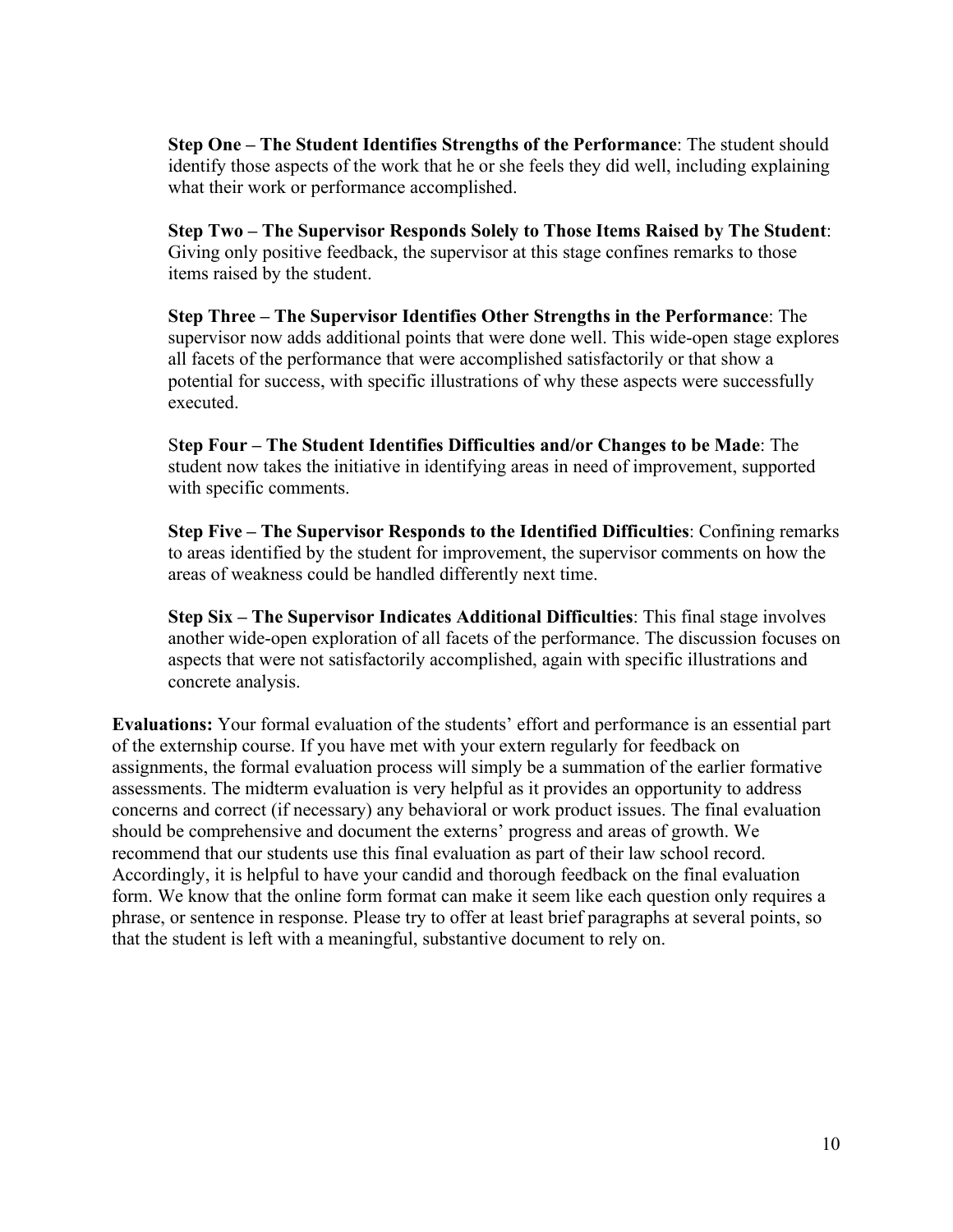# <span id="page-10-0"></span>**Appendix**

#### <span id="page-10-1"></span>**A. New Placement Site Application**

*If you are applying to be a placement site, please fill out the questions in this section, and return this page (or the whole document, whichever is easier for you) to the Externship Director*.

- 1. Name of Proposed Placement Site:
- 2. Address of Site: \_\_\_\_\_\_\_\_\_\_\_\_\_\_\_\_\_\_\_\_\_\_\_\_\_\_\_\_\_\_\_\_\_\_\_\_\_\_\_\_\_\_\_\_\_\_\_\_\_\_\_\_
- 3. Website:
- 4. Do you intend to offer a position every semester? If so, for roughly how many students? Part-time or full-time? \_\_\_\_\_\_\_\_\_\_\_\_\_\_\_\_\_\_\_\_\_\_\_\_\_\_\_\_\_\_\_\_\_\_\_\_\_\_\_

 $\mathcal{L}_\mathcal{L} = \mathcal{L}_\mathcal{L} = \mathcal{L}_\mathcal{L} = \mathcal{L}_\mathcal{L} = \mathcal{L}_\mathcal{L} = \mathcal{L}_\mathcal{L} = \mathcal{L}_\mathcal{L} = \mathcal{L}_\mathcal{L} = \mathcal{L}_\mathcal{L} = \mathcal{L}_\mathcal{L} = \mathcal{L}_\mathcal{L} = \mathcal{L}_\mathcal{L} = \mathcal{L}_\mathcal{L} = \mathcal{L}_\mathcal{L} = \mathcal{L}_\mathcal{L} = \mathcal{L}_\mathcal{L} = \mathcal{L}_\mathcal{L}$ 

- 5. Who should students send applications to?
- 6. Is there a backup contact person? \_\_\_\_\_\_\_\_\_\_\_\_\_\_\_\_\_\_\_\_\_\_\_\_\_\_\_\_\_\_\_\_\_\_\_\_\_\_\_
- 7. What should students include in their applications?
- 8. Who will be the initial supervising attorney? Please summarize their experience, or attach a CV:

 $\mathcal{L}_\text{G}$ 

 $\mathcal{L}_\mathcal{L} = \mathcal{L}_\mathcal{L} = \mathcal{L}_\mathcal{L} = \mathcal{L}_\mathcal{L} = \mathcal{L}_\mathcal{L} = \mathcal{L}_\mathcal{L} = \mathcal{L}_\mathcal{L} = \mathcal{L}_\mathcal{L} = \mathcal{L}_\mathcal{L} = \mathcal{L}_\mathcal{L} = \mathcal{L}_\mathcal{L} = \mathcal{L}_\mathcal{L} = \mathcal{L}_\mathcal{L} = \mathcal{L}_\mathcal{L} = \mathcal{L}_\mathcal{L} = \mathcal{L}_\mathcal{L} = \mathcal{L}_\mathcal{L}$ 

9. What type of work will the extern be doing? *Please be as specific as possible*: \_\_\_\_

10. Will the student have client contact?

- 11. Will the student have courtroom or hearing experience?
- 12. Are you able to offer positions to international students?
- 13. Please describe your supervision plan, including how the supervisor will allot time to spend with the extern, how feedback will be handled, how assignments will be generated, etc.:

 $\mathcal{L}_\text{G}$  , and the contribution of the contribution of the contribution of the contribution of the contribution of the contribution of the contribution of the contribution of the contribution of the contribution of t \_\_\_\_\_\_\_\_\_\_\_\_\_\_\_\_\_\_\_\_\_\_\_\_\_\_\_\_\_\_\_\_\_\_\_\_\_\_\_\_\_\_\_\_\_\_\_\_\_\_\_\_\_\_\_\_\_\_\_\_\_\_\_\_\_\_\_\_

 $\mathcal{L}_\mathcal{L} = \mathcal{L}_\mathcal{L} = \mathcal{L}_\mathcal{L} = \mathcal{L}_\mathcal{L} = \mathcal{L}_\mathcal{L} = \mathcal{L}_\mathcal{L} = \mathcal{L}_\mathcal{L} = \mathcal{L}_\mathcal{L} = \mathcal{L}_\mathcal{L} = \mathcal{L}_\mathcal{L} = \mathcal{L}_\mathcal{L} = \mathcal{L}_\mathcal{L} = \mathcal{L}_\mathcal{L} = \mathcal{L}_\mathcal{L} = \mathcal{L}_\mathcal{L} = \mathcal{L}_\mathcal{L} = \mathcal{L}_\mathcal{L}$ 

14. Which, if any, other law schools currently participate in your program?

*I hereby certify that on behalf of* \_\_\_\_\_\_\_\_\_\_\_\_\_\_\_\_\_\_\_\_\_\_\_\_\_\_\_\_*, I have read the attached document entitled "Information for Placement Sites, and that my office and I agree to fulfil the responsibilities of the placement site as detailed therein.*

*\_\_\_\_\_\_\_\_\_\_\_\_\_\_\_\_\_\_\_\_\_\_\_\_\_\_\_\_\_\_\_\_ \_\_\_\_\_\_\_\_\_\_\_\_\_\_\_\_\_\_\_\_\_*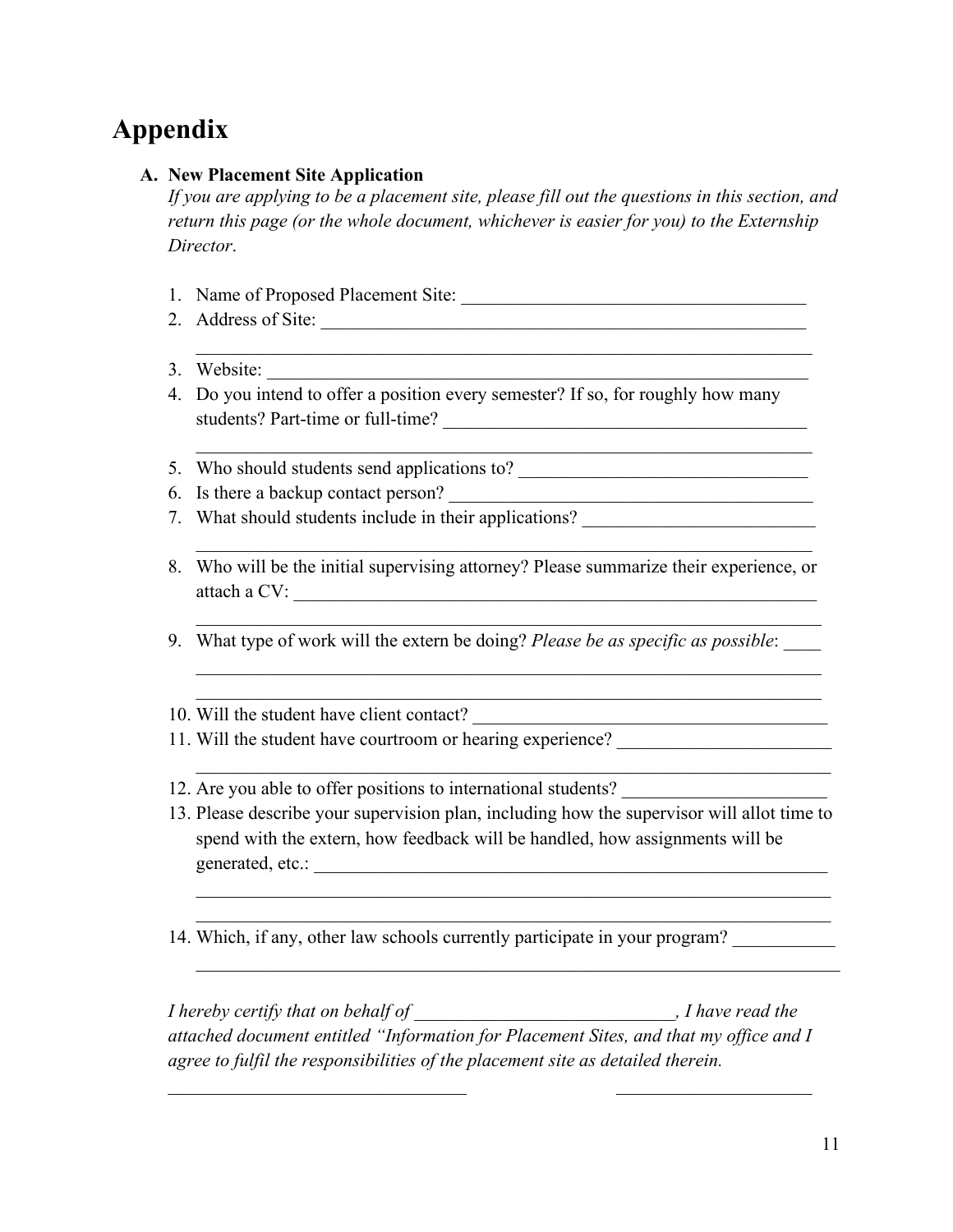#### <span id="page-11-0"></span>**B. Supervisor's Midterm Evaluation Questions** (to *supplement* an hour-long midsemester feedback session)

- 1. What is your extern's name?
- 2. What is your extern's greatest strength?
- 3. What is a concrete example of something that the extern has excelled at?
- 4. What is a concrete example of something the extern needs to work on?
- 5. Are you satisfied with the extern's timely responsiveness?
- 6. Is the extern appropriately responsive to feedback?
- 7. In your assessment, how is the extern progressing towards their learning goals, which they developed with you earlier in the semester?
- 8. What should the extern focus on for improvement, going forward?
- 9. What experiences, if any, do you think the extern should prioritize in coming semesters, if they plan to pursue this career path?
- 10. Do you anticipate the extern's duties may change at all for the remainder of the semester?

#### <span id="page-11-1"></span>**C. Supervisor's Final Evaluation Questions** (to *supplement* an hour-long mid-semester feedback session)

- 1. Extern's Name
- 2. How should future externs apply to your organization?
- 3. Please rate your extern's skills in the following areas:
	- a. Research
	- b. Writing Ability
	- c. Initiative
	- d. Independence
	- e. Legal Analysis
	- f. Effective use of time
	- g. Investigation
	- h. Dependability
	- i. Attention to Detail
- 4. For any skills that you rated 1-3, please provide more comments about what the student needs to work on.
- 5. How was the student's professionalism, both in email/memo writing, and over telephone/zoom?
- 6. Any additional comments about the extern's skills?
- 7. Please describe the extern's specific contribution(s) to your placement site.
- 8. Any further suggestions for improvement?
- 9. Lastly, is there anything the Externship Program should be doing to offer additional support to supervisors like yourself?